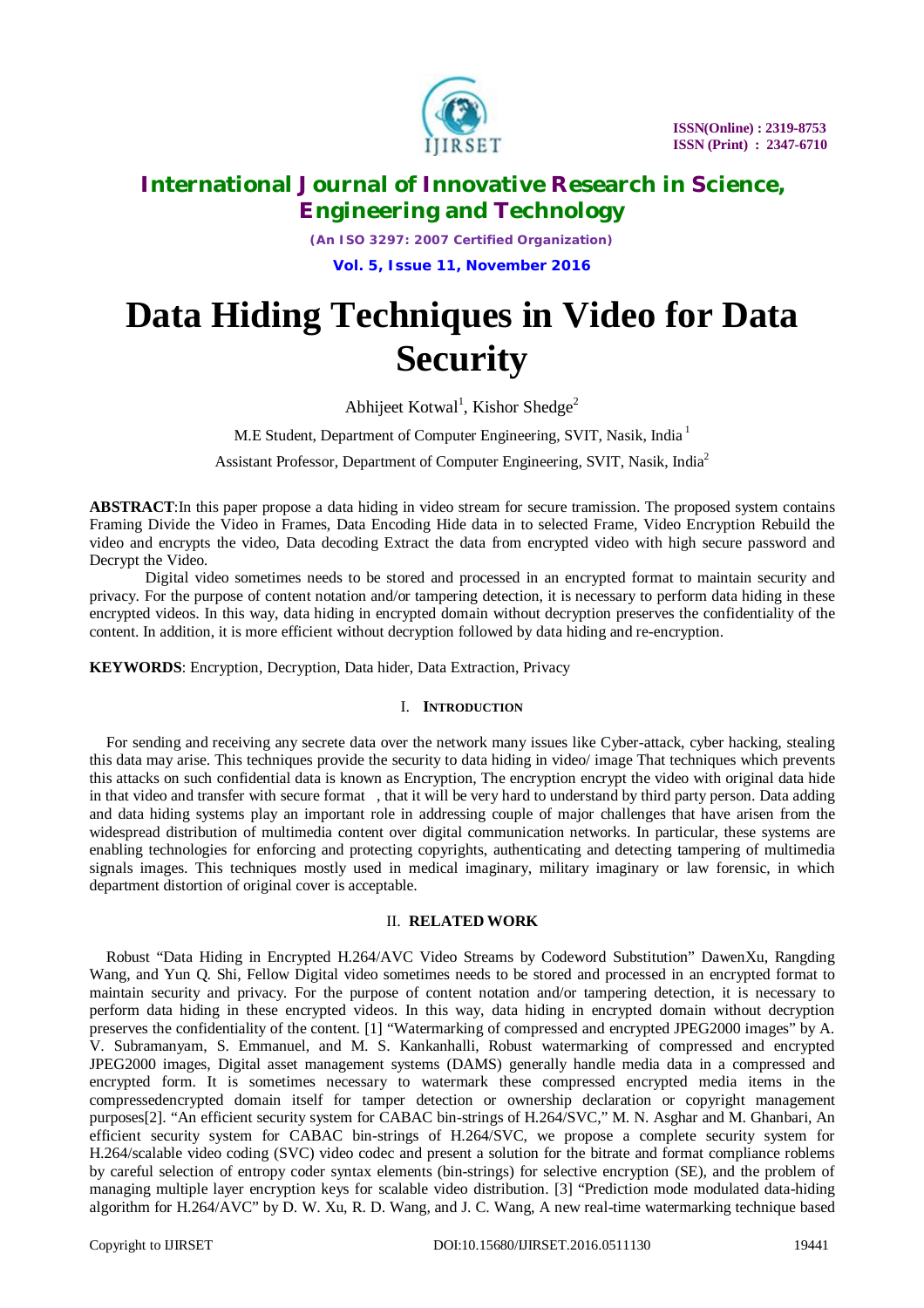

*(An ISO 3297: 2007 Certified Organization)*

#### **Vol. 5, Issue 11, November 2016**

on H.264/AVC video standard is proposed. The algorithm works in the compressed domain by embedding watermark bits into quantized DCT coefficients of 4×4 blocks of the I-frame during the Context-based Adaptive Variable Length Coding (CAVLC) process. [4] Data hiding in MPEG video files using multivariate regression and flexible macro block ordering T. Shanableh. This approach hides message bits by modulating the quantization scale of a constant bitrates video. A payload of one message bit per macro block is achieved. A second order multivariate regression is used to find an association between macro blocklevel feature variables and the values of a hidden message bit. The regression model is then used by the decoder to predict the values of the hidden message bits with very high prediction accuracy. [5]

#### III. **PROPOSED SYSTEM**

Data hiding in encrypted domain without decryption preserves the confidentiality of the content. In addition, it is more efficient without decryption followed by data hiding and re-encryption. In this paper, a novel scheme of data hiding directly in the encrypted version of H.264/AVC video stream is proposed, which includes the following three parts, i.e., H.264/AVC video encryption, data embedding, and data extraction. By analyzing the property of H.264/AVC codec, the codewords of intraprediction modes, the codewords of motion vector differences, and thecodewords of residual coefficients are encrypted with stream ciphers. Then, a data hider may embed additional data in the encrypted domain by using codeword substitution technique, without knowing the original video content. In order to adapt to differentapplication scenarios, data extraction can be done either in the encrypted domain or in the decrypted domain. Furthermore, video file size is strictly preserved even afterencryption and data embedding.Experimental results have demonstrated the feasibility and efficiency of the proposed scheme.

#### **Modules:**

- 1. Video processing
- 2. Encryption
- 3. Data Embedding
- 4. Decryption
- 5. Data Extraction

#### **VIDEO PROCESSING:**

Video frames from a continuous stream are processed one (or more) at a time. We can be calculated the resolution and image size. A video processor is combination of up conversion, de-interlacing, frame rate conversion, noise reduction, artefact removal, synchronization) and edge enhancement.

These frames also contain the audio information. Here the individual frames are in video format instead of being an image because image files cannot store audio information.

Brute-force attacks have become more sophisticated, groups of expert video analysts may sit together and analyse the entire video frame by frame and may bring together the original video. Hence there is a need to increase the security further to prevent such Brute force attacks.

### **ENCRYPTION:**

With digital video transmission, encryption methodologies are needed that can protect digital video from attacks during transmission. Due to the huge size of digital videos, they are usually transmitted in compressed formats such as MPEG, or H.264/AVC. Thus, the encryption algorithms for digital video are usually working in the compressed domain. Several encryption algorithms to secure video streaming have been proposed. Most of them tried to optimize the encryption process with respect to the encryption speed, and display process. The reversible transformation of data from the original (the plaintext) to a difficult-to-interpret format (the cipher text)as a mechanism for protecting its confidentiality, integrity and sometimes its authenticity. Encryption uses an encryption algorithm and one or more encryption keys. See encryption algorithm and cryptography.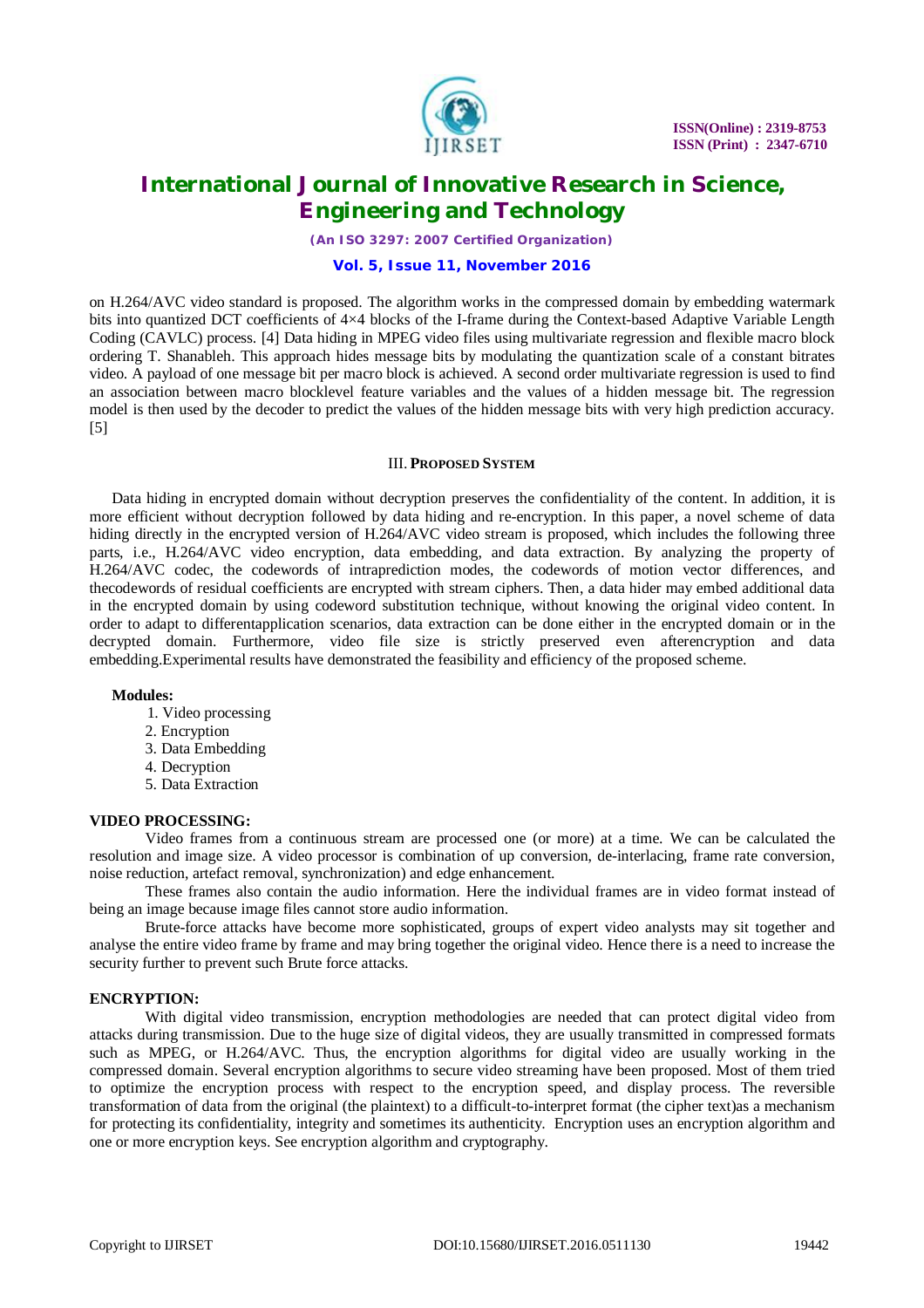

*(An ISO 3297: 2007 Certified Organization)*

#### **Vol. 5, Issue 11, November 2016**

#### **DATA EMBEDDING:**

Although few methods have been proposed to embed data into H.264/AVC bit stream directly, however, these methods cannot be implemented in the encrypteddomain. In the encrypted bit stream ofH.264/AVC, theproposed data embedding is accomplished by substituting eligible code words of Levelsthe bit stream after code word substituting must remain syntax compliance so that it can be decoded by standard decoder. Second, to keep the bit-rate unchanged, the substituted code word should have the same size as the original code word. Third, data hiding does cause visual degradation but the impact should be kept to minimum.



#### Fig. Flow Diagram

#### **DECRYPTION:**

Decryption is the process of transforming data that has been rendered unreadable through encryption back to its unencrypted form. In decryption, the system extracts and converts the garbled data and transforms it to texts and images that are easily understandable not only by the reader but also by the system. Decryption may be accomplished manually or automatically. It may also be performed with a set of keys or passwords.

#### **DATA EXTRACTION:**

Embedding and extraction of the data are performed in encrypted domain. However, in some cases, users want to decrypt the video first and extract the hidden data from the decrypted video. For example, an authorized user, which owned the encryption key, received the encrypted video with hidden data. The received video can be decrypted using the encryption key. That is, the decrypted video still includes the hidden data, which can be used to trace the source of the data. Data extraction in decrypted domain is suitable for this the received encrypted video with hidden data is first pass through the decryption module. The whole process of decryption and data extraction is performing.

.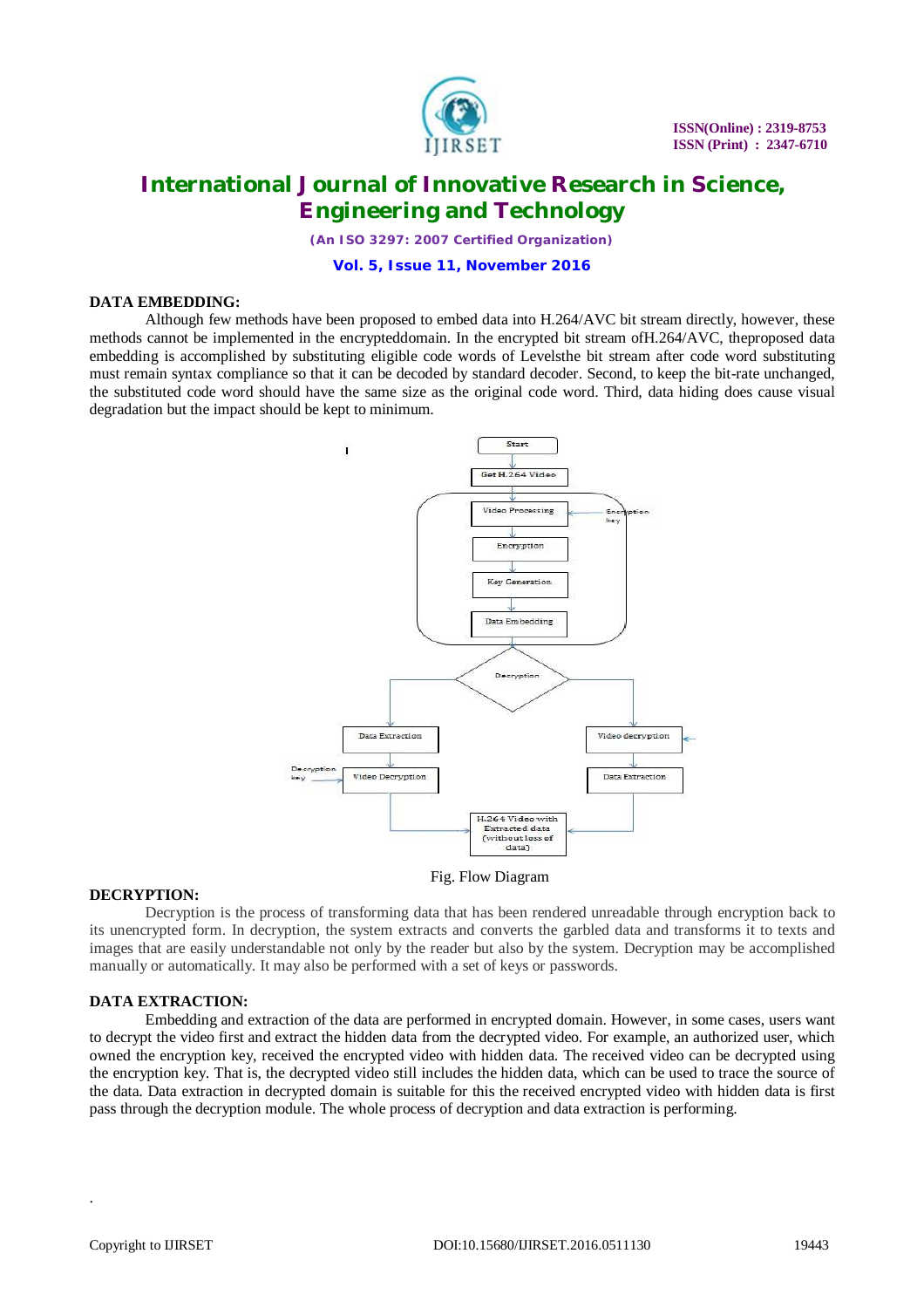

*(An ISO 3297: 2007 Certified Organization)*

**Vol. 5, Issue 11, November 2016**

### IV.**EXPERIMENTAL RESULTS**

### *Input*: Select the input file (Video) *Framing*: Divide the image in different frames.

| $\qquad \qquad \Box$<br>÷.<br>$\propto$                                                                  |          |                     |                     |                     |                       |                  |                     |                     |                     |           |
|----------------------------------------------------------------------------------------------------------|----------|---------------------|---------------------|---------------------|-----------------------|------------------|---------------------|---------------------|---------------------|-----------|
|                                                                                                          | frame 1  | frame 2             | frame 3             | frame 4             | frame 5               | frame 6          | frame 7             | frame 8             | frame 9             | frame, 10 |
| Select file to Encode<br>nload.mp4 - YouTube (360p).mp4<br><b>Browse</b><br><b>Get Frames</b><br>Details |          |                     |                     |                     |                       |                  |                     |                     |                     |           |
| $\pmb{\times}$<br>Message                                                                                | frame 11 | frame <sub>12</sub> | frame <sub>13</sub> | frame <sub>14</sub> | frame <sub>.</sub> 15 | frame 16         | frame <sub>17</sub> | frame <sub>18</sub> | frame <sub>19</sub> | frame 20  |
| Œ<br><b>Frame Details</b><br>Frames created successfully<br>OK<br><b>Number of Frames</b><br>100         |          |                     |                     |                     |                       |                  |                     |                     |                     |           |
| Name Of Frame<br>frame_0.png<br>$\overline{\phantom{a}}$                                                 | frame 21 | frame 22            | frame 23            | frame 24            | frame 25              | frame 26         | frame 27            | frame 28            | frame 29            | frame 30  |
| Height<br>368<br>Weight<br>208                                                                           |          |                     |                     |                     |                       |                  |                     |                     |                     |           |
| Create Vid<br>Encode<br>Decode                                                                           | frame 31 | frame, 32           | frame <sub>33</sub> | frame <sub>34</sub> | frame 35              | frame 36         | frame 37            | frame 38            | frame, 39           | frame 40  |
| Result A .Input Video                                                                                    |          |                     |                     |                     |                       | Result B. Frames |                     |                     |                     |           |

In first step we select the one video as aninput,after click on Get Frames , the framing operation divide the input video into different -different images. The frame is used to hide the data. In Frames we easily hide the data hence we make the frames.(refer fig A & B)

*Data Encoding*: Hide the data in to one frames (Result C) *Regeneration* of Video using Frames (Result D)

| 金                                                                       |                                                                                                                                                                | $\overline{\phantom{a}}$<br>$\qquad \qquad \Box$<br>$\mathbb{R}^{\times}$ | MovieMaker Version 1.0<br>图                                                                       | $ -$        |
|-------------------------------------------------------------------------|----------------------------------------------------------------------------------------------------------------------------------------------------------------|---------------------------------------------------------------------------|---------------------------------------------------------------------------------------------------|-------------|
| $\bigcirc$                                                              | $\qquad \qquad \Box$<br>Hallucinate 1.2                                                                                                                        | $\mathbb{R} \times \mathbb{R}$<br>owse                                    | About<br>Input Folder: F:\Abhi_test\PROJ3506\Sourcecode\Data Hiding in Encrypted<br>Choose Folder |             |
| <b>Image Quality: Best</b><br>Size Available: 229632<br>Size Needed: 76 | Input File: F:\Abhi_test\PROJ3506\Test_abc_input.txt<br>Browse<br>$\overline{\phantom{0}}$<br>Input Image: crypted H.264AVC Video\frames\frame_0.png<br>Browse |                                                                           | Framerate:                                                                                        | First Image |
| OutputType: PNG<br><b>HAL File:</b><br>Contact                          | $\blacktriangledown$<br>Encode<br>$\times$<br>Message<br>$\sqrt{1}$<br>Done.<br>OK                                                                             |                                                                           | Output File: F:Abhi_testIPROJ3506ISourcecode\Data Hiding in Encrypted<br>Choose File              |             |
| Height<br>Encode                                                        | Weight<br>Create Vid                                                                                                                                           | Decode                                                                    | <b>Start</b>                                                                                      | Last Image  |

Result C. Encode the Message Result D .Create Video after Encoding Message in Frames

After making Frames we encode the message in to the selected frames. Encode the message module is used to hide the data in selected frames. We select the frames from folder then select the image Quality and then click on Encode.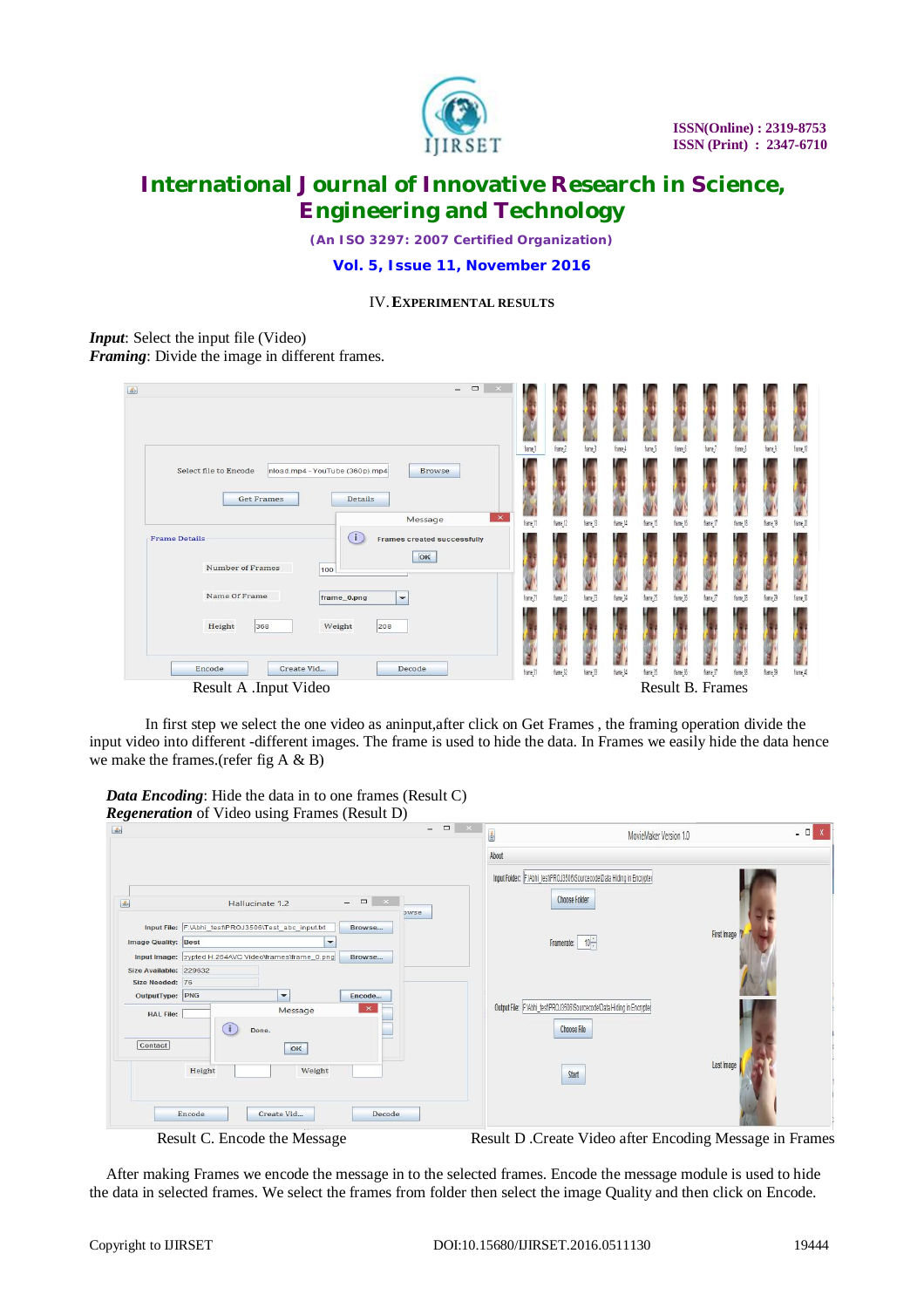

*(An ISO 3297: 2007 Certified Organization)*

### **Vol. 5, Issue 11, November 2016**

The Video making module rebuild the video after encode the data in to the frames , Making the video by selecting first frame and last frame.

*Encryption*: Encrypt the Video Using Secure password.

| $\triangle$                       |                                      | $  \times$ $\blacksquare$<br>一 |             |                                                                 | $\begin{array}{c c c c c} \hline \multicolumn{3}{c }{\mathbf{m}} & \times \end{array}$ |
|-----------------------------------|--------------------------------------|--------------------------------|-------------|-----------------------------------------------------------------|----------------------------------------------------------------------------------------|
|                                   |                                      |                                |             |                                                                 |                                                                                        |
|                                   |                                      |                                |             |                                                                 |                                                                                        |
|                                   |                                      |                                |             |                                                                 |                                                                                        |
| SELECT H.264/AVC                  | Browse                               |                                |             | SELECT H.264/AVC<br>Browse                                      |                                                                                        |
|                                   |                                      |                                |             |                                                                 |                                                                                        |
|                                   |                                      |                                |             | $\mathbf{\times}$<br>Message                                    |                                                                                        |
| File Name<br>Out_decode.mov       | File Size<br>12563456Bytes           | T.<br>H.                       | File Name   | Т<br>Out_decod<br>12563456Bytes<br><b>Encription Finished!!</b> |                                                                                        |
| File path<br>video\Out_decode.mov | Last Modified<br>11/13/2016 17:59:53 |                                | File path   | OK<br>video\Out_<br>11/13/2016 17:59:53                         |                                                                                        |
|                                   | <b>Enter Password</b>                | $\pmb{\times}$                 |             |                                                                 |                                                                                        |
| Writable<br>Yes<br>$\overline{2}$ |                                      |                                | Writable    | Readable<br>Yes<br>Yes                                          |                                                                                        |
| Yes<br>Normal File                | Cancel<br>OK                         |                                | Normal File | Exist<br>Exists<br>Yes                                          |                                                                                        |
|                                   |                                      |                                |             |                                                                 |                                                                                        |
|                                   |                                      |                                |             |                                                                 |                                                                                        |
| Play<br>Properties                | Encrypt                              |                                |             | Play<br>Properties<br>Encrypt                                   |                                                                                        |

Fig. E Encrypt the video using secure password

Encryption is the most effective way to achieve data security. To read an encryptedfile, you must have access to a secret key or password that enables you to decrypt it. Unencrypted data is called plain text; encrypted data is referred to as cipher text. Encryption is done with a secret password.

Decryption: Decrypt the Video after data Decode using Encryption Password and also provide a file name in which video is saved.  $-1$   $\sim$   $-1$ 

| $\overline{\phantom{0}}$                                                                                     | <u> - 스 코</u>                                                                                                |
|--------------------------------------------------------------------------------------------------------------|--------------------------------------------------------------------------------------------------------------|
| Secure advanced video coding based on Motion Vector<br>Difference (MVD) Encryption                           | Secure advanced video coding based on Motion Vector<br>Difference (MVD) Encryption                           |
| Decrypt File<br>SELECT THE ENCRYPTED VIDEO FILE<br>Brow<br>Hiding in Encrypted H.264AVC Video\Out encrpt.mov | Decrypt File<br>SELECT THE ENCRYPTED VIDEO FILE<br>Brow<br>Hiding in Encrypted H.264AVC Video\Out_encrpt.mov |
| Decrypt<br><b>Enter Password</b>                                                                             | Decrypt<br>$\mathbf{x}$<br>$\boldsymbol{\times}$<br>Input                                                    |
| የ<br><br>OK<br>Cancel                                                                                        | Enter name of output decrypted file<br>$\overline{\mathbf{r}}$<br>Out_put_decrpt<br>OK<br>Cancel             |

Result F Decryption process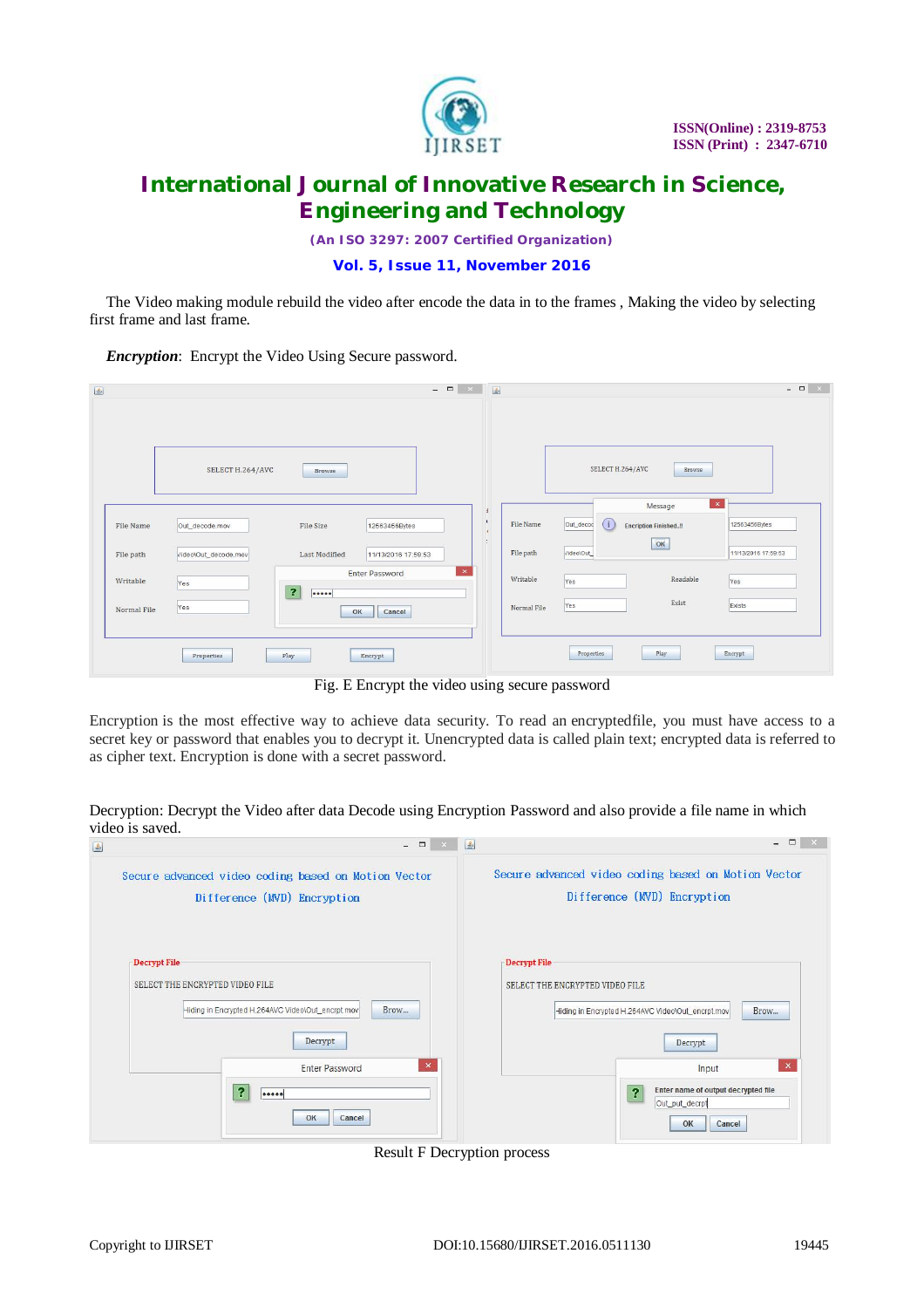

*(An ISO 3297: 2007 Certified Organization)*

### **Vol. 5, Issue 11, November 2016**

Decryption is the process of taking encoded or encrypted text or other data and converting it back into text that you or the computer can read and understand. This term could be used to describe a method of un-encrypting the data manually or with un-encrypting the data using the proper codes or keys. Then we Decode the message from Decrypted Video.



Result G Before data Process Result H After data Process

#### V. **CONCLUSION**

Data hiding in encrypted media is a new topic that has started to draw attention because of the privacy-preserving requirements from cloud data management. In this paper, an algorithm to embed additional data in encrypted H.264/AVC bitstream is presented, which consists of video encryption, data embedding and data extraction phases. The algorithm can preserve the bit-rate exactly even after encryption and data embedding, and is simple to implement as it is directly performed in the compressed and encrypted domain, i.e., it does not require decrypting or partial decompression of the video stream thus making it ideal for real-time video applications. The data-hider can embed additional data into the encrypted bitstream using codeword substituting, even though he does not know the original video content. Since data hiding is completed entirely in the encrypted domain, our method can preserve the confidentiality of the content completely. With an encrypted video containing hidden data, data extraction can be carried out either in encrypted or decrypted domain, which provides two different practical applications. Another advantage is that it is fully compliant with the H.264/AVC syntax. Experimental results have shown that the proposed encryption and data embedding scheme can preserve file-size, whereas the degradation in video quality caused by data hiding is quite small.

#### **REFERENCES**

[8] T. Stutz and A. Uhl, A survey of H.264 AVC/SVC encryption, IEEE Trans.Circuits Syst. Video Technol., vol. 22, no. 3, pp. 325339, Mar. 2012.

.

<sup>[1]</sup> Data Hiding in Encrypted H.264/AVC Video Streams by Codeword SubstitutionDawenXu, RangingWang, and Yun Q. Shi, Fellow, IEEE TRANSACTIONS ONINFORMATION FORENSICS AND SECURITY, VOL. 9, NO. 4, APRIL 2014

<sup>[2]</sup> K. D. Ma, W. M. Zhang, X. F. Zhao, N. Yu, and F. Li, Reversible data hid-ing in encrypted images by reserving room before encryption, IEEE Trans. Inf.Forensics Security, vol. 8, no. 3, pp. 553562, Mar. 2013.

<sup>[3]</sup> W. Hong, T. S. Chen, and H. Y. Wu, An improved reversible data hiding inencrypted images using side match, IEEE Signal Process. Lett., vol. 19, no. 4,pp. 199202, Apr. 2012.

<sup>[4]</sup> DawenXu, Rangding Wang, and Yun Q. Shi, Fellow, IEEE "Data Hiding in Encrypted H.264/AVC Video Streams by Codeword Substitution" IEEE TRANSACTIONS ON INFORMATION FORENSICS AND SECURITY, VOL. 9, NO. 4, APRIL 2014.

<sup>[5]</sup> M. N. Asghar and M. Ghanbari, "An efficient security system for CABAC bin-strings of H.264/SVC," IEEE Trans. Circuits Syst. Video echnol. vol. 23, no. 3, pp. 425–437, Mar. 2013.

<sup>[6]</sup> X. P. Zhang, Separable reversible data hiding in encrypted image, IEEE Trans.Inf. Forensics Security, vol. 7, no. 2, pp. 826832, Apr. 2012.

<sup>[7]</sup> A. V. Subramanyam, S. Emmanuel, and M. S. Kankanhalli, Robust watermark-ing of compressed and encrypted JPEG2000 images, IEEE Trans. Multimedia,vol. 14, no. 3, pp. 703716, Jun. 2012.